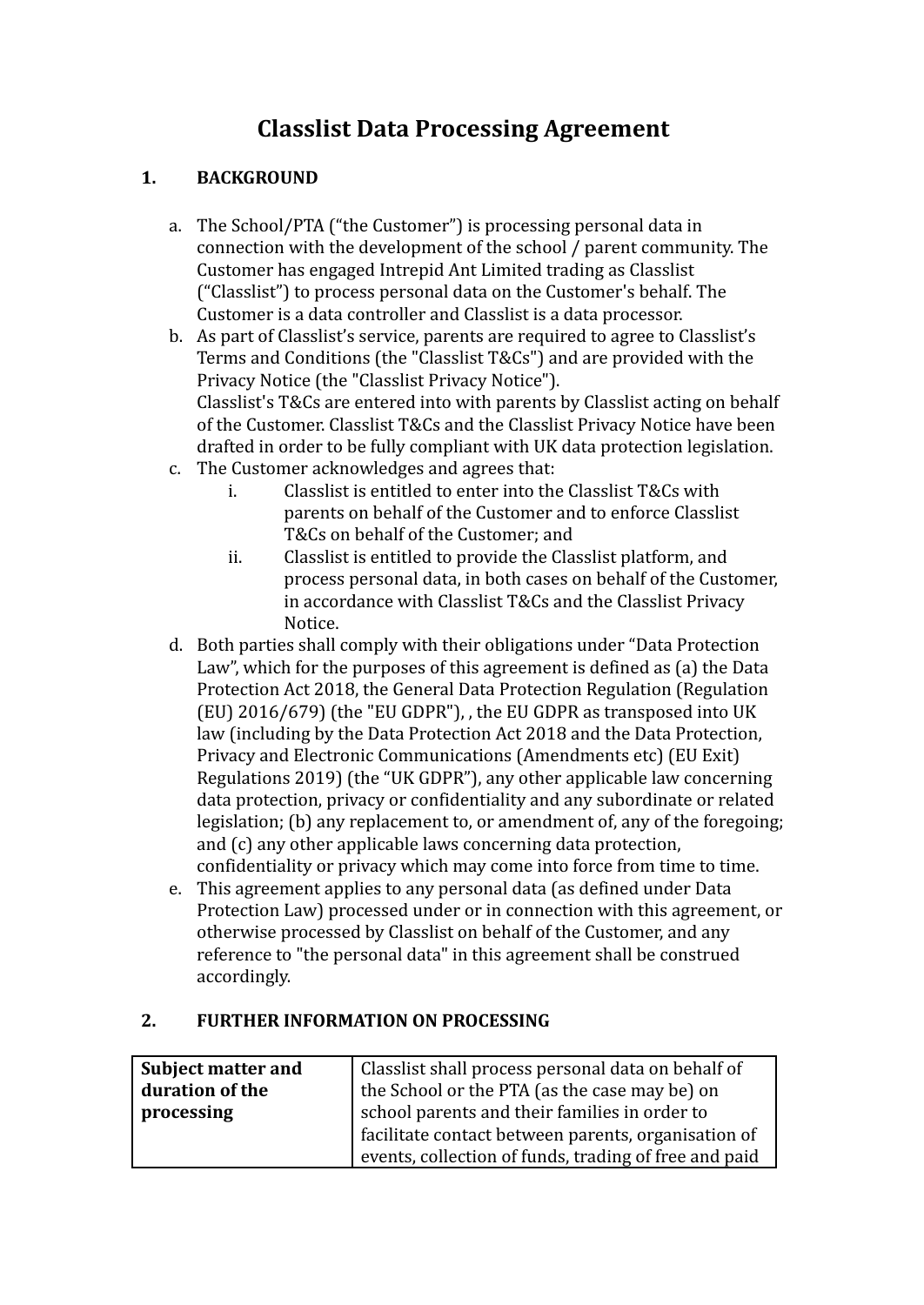|                                                            | items and other activities which help strengthen<br>the parent community.                                                                                                                                                                                                                                                                                                                                                                                                                                                                                           |
|------------------------------------------------------------|---------------------------------------------------------------------------------------------------------------------------------------------------------------------------------------------------------------------------------------------------------------------------------------------------------------------------------------------------------------------------------------------------------------------------------------------------------------------------------------------------------------------------------------------------------------------|
|                                                            | Data will ordinarily be retained for three years<br>after the parent's child leaves the school, but may<br>be subject to shorter retention periods (for<br>example, if a parent requests that their account<br>should be deleted). The processing shall last for so<br>long as Classlist are engaged by the Customer to<br>provide the Classlist platform. Classlist shall, at the<br>request of the Customer, provide a copy of the<br>personal data (or any part of the personal data) to<br>the Customer, unless that personal data has already<br>been deleted. |
| Nature and purpose of                                      | The nature of the processing is as described under                                                                                                                                                                                                                                                                                                                                                                                                                                                                                                                  |
| the processing                                             | "subject matter" of processing above.                                                                                                                                                                                                                                                                                                                                                                                                                                                                                                                               |
|                                                            | The purpose of the processing is the provision of<br>the Classlist platform.                                                                                                                                                                                                                                                                                                                                                                                                                                                                                        |
| Type of personal data<br>and categories of data<br>subject | Data to be processed consists of parent names,<br>photos and contact details; child name(s); child<br>class(es); and on occasion names of other relevant<br>family or household members or other carers.<br>Names and contact data for school staff may also<br>be processed. Parents may also themselves post<br>material directly to the site.                                                                                                                                                                                                                    |
|                                                            | Data subjects are parents, children, other family<br>members, school staff, and representatives of the<br>PTA and any other individual identifiable from<br>anything that a parent has posted.                                                                                                                                                                                                                                                                                                                                                                      |
| <b>Obligations and rights</b>                              | As set out in this agreement.                                                                                                                                                                                                                                                                                                                                                                                                                                                                                                                                       |
| of the Customer                                            |                                                                                                                                                                                                                                                                                                                                                                                                                                                                                                                                                                     |

# **3. STANDARD OF PROCESSING**

- a. The Customer is satisfied that Classlist has sufficient expert knowledge, reliability and resources to implement appropriate technical and organisational measures in such a manner that the processing will meet the requirements of Data Protection Law.
- b. In this regard it is noted that Classlist has:
	- i. been accredited under an approved UK certification mechanism namely the UK Government /IASME Whole Company Cyber-Essentials Scheme; and
	- ii. provides training to its staff on compliance with Data Protection Law.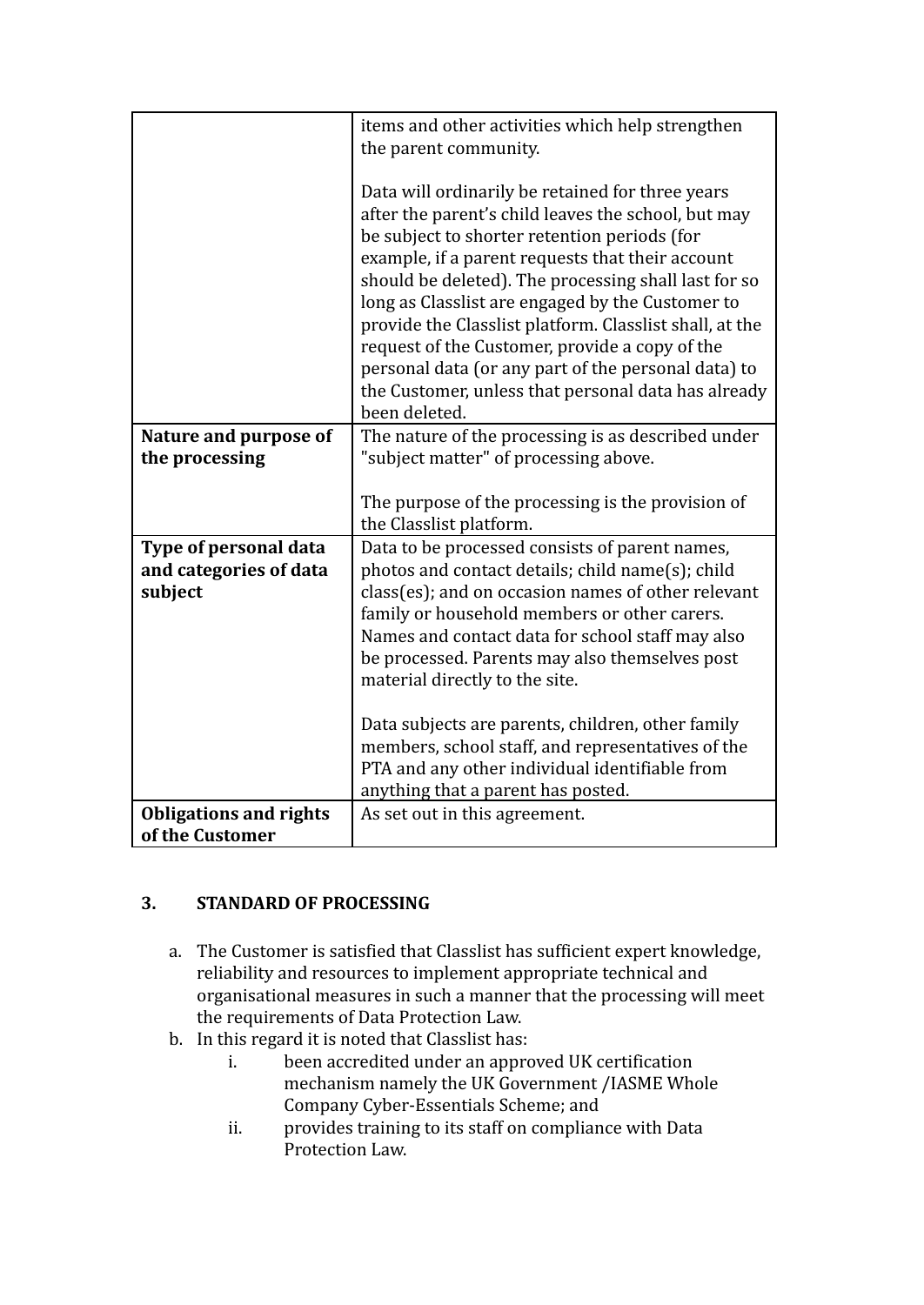#### **4. CONDITIONS FOR PROCESSING**

- a. Classlist shall process the personal data only on documented instructions from the Customer, including with regard to transfers of personal data to a third party, a country outside of the UK, or an international organisation, unless required to do so by applicable law to which Classlist is subject; in such a case, Classlist shall inform the Customer of that legal requirement before processing, unless that law prohibits such information on important grounds of public interest. For the avoidance of doubt, this agreement, Classlist T&Cs and the Classlist Privacy Notice shall constitute written instructions for the purpose of this subclause.
- b. The Customer hereby authorises Classlist to make the following transfers of personal data:
	- i. Classlist may transfer personal data to its third party processors in the jurisdictions identified in the Classlist Sub Processor list (found at https://dataprotection.classlist.com/resources.html) and may permit its third party processors to make such transfers, providing that such transfers must be protected by any appropriate safeguards identified therein; and
	- ii. Classlist may transfer the personal data to a country, a territory or sector to the extent that the competent data protection authorities have decided that the country, territory or sector ensures an adequate level of protection for personal data.
- c. Classlist shall ensure that persons authorised to process the personal data have committed themselves to confidentiality or are under an appropriate statutory obligation of confidentiality.
- d. Classlist shall take all measures required pursuant to Article 32 of the UK GDPR and EU GDPR.
- e. Without limit to the generality of clause 4.c., taking into account the state of the art, the costs of implementation and the nature, scope, context and purposes of processing as well as the risk of varying likelihood and severity for the rights and freedoms of natural persons, Classlist shall implement appropriate technical and organisational measures to ensure a level of security appropriate to the risk, including inter alia as appropriate:
	- i. the pseudonymisation and encryption of personal data;
	- ii. the ability to ensure the ongoing confidentiality, integrity, availability and resilience of processing systems and services;
	- iii. the ability to restore the availability and access to personal data in a timely manner in the event of a physical or technical incident; and
	- iv. a process for regularly testing, assessing and evaluating the effectiveness of technical and organisational measures for ensuring the security of the processing.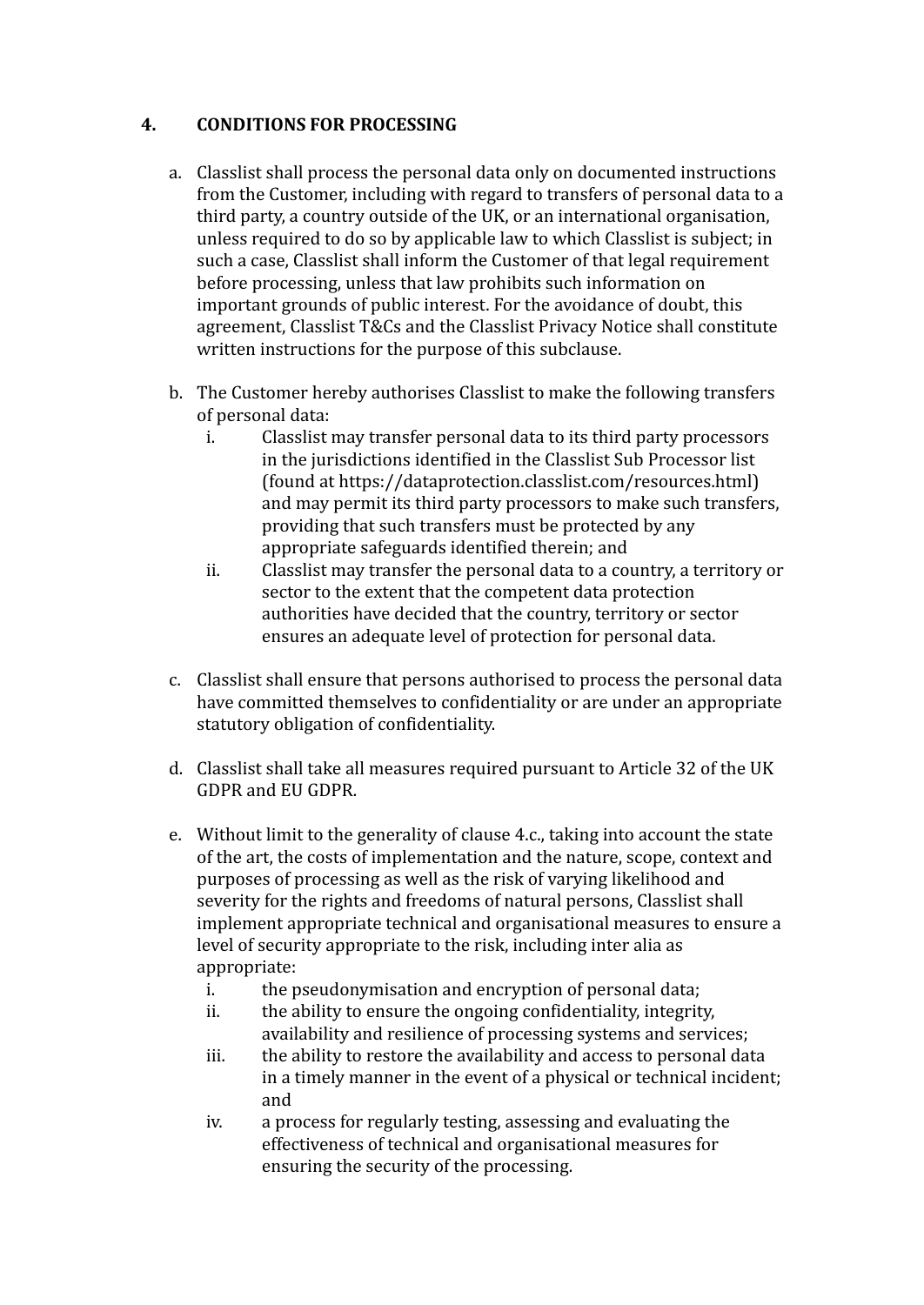- f. Classlist shall, having regard to the state of technological development and the cost of implementing any measures, take appropriate technical and organisational measures against the unauthorised or unlawful processing of personal data and against the accidental loss or destruction of, or damage to, personal data to ensure a level of security appropriate to the harm that might result from such unauthorised or unlawful processing or accidental loss, destruction or damage; and the nature of the personal data to be protected. Classlist shall take reasonable steps to ensure compliance with those measures.
- g. Classlist must not engage any third party to process personal data without the prior specific or general written authorisation of the Customer. The Customer acknowledges and agrees that Classlist is generally authorised to engage third-party sub-processors in connection with its processing in accordance with paragraphs 4 (g) and (h). Where Classlist engages another data processor for carrying out specific processing activities on behalf of the Customer, materially equivalent data protection obligations as set out in this agreement shall be imposed on that other data processor by way of a contract or other legal act under applicable law, in particular providing sufficient guarantees to implement appropriate technical and organisational measures in such a manner that the processing will meet the requirements of the Data Protection Law. Where that other data processor fails to fulfil its data protection obligations, Classlist shall remain fully liable to the Customer for the performance of that other data processor's obligations.
- h. Classlist is hereby authorised by the Customer to engage, as sub-processors with respect to the personal data, the third parties currently identified in the Classlist Sub Processor list (found at [https://dataprotection.classlist.com/resources.html\)](https://dataprotection.classlist.com/resources.html). Classlist may update such list from time to time and the Customer may subscribe (by signing up to the relevant notification service at https://www.classlist.com/sub-processor-notifications) to receive notification of any such impending changes to the list. Classlist will not implement such changes prior to the expiry of 14 days from the date Classlist sends the notification. If the Customer objects to any such changes before the expiry of 14 days, then the parties will discuss the objection and attempt to agree a mutually acceptable resolution in good faith. For clarity, Classlist will not be obliged to notify the Customer if it does sign up to the notification service.
- i. Taking into account the nature of the processing, Classlist shall assist the Customer by appropriate technical and organisational measures, insofar as this is possible, for the fulfilment of the Customer's obligation to respond to requests for exercising the data subject's rights laid down in the Data Protection Law.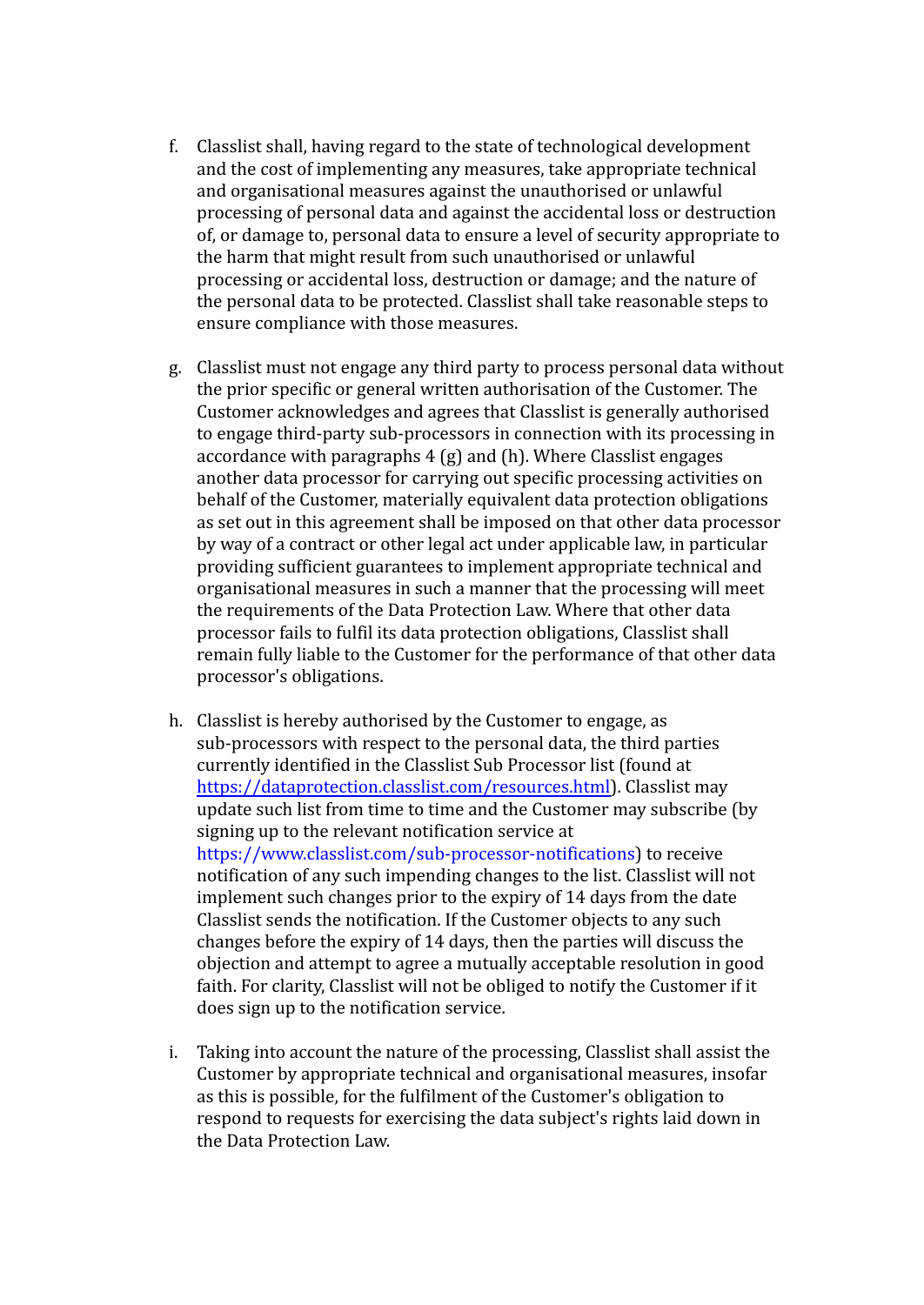- j. Classlist shall assist the Customer in ensuring compliance with the obligations relating to the security of processing of personal data, the notification of personal data breaches to the supervisory authority, the communication of personal data breaches to the data subject, data protection impact assessments and prior consultation in relation to high-risk processing under the Data Protection Law. Classlist may charge the Customer at its standard time-based charging rates for any work performed by Classlist at the request of the Customer pursuant to this clause 4j.
- k. Classlist must notify the Customer of any personal data breach affecting the personal data without undue delay, and, in any case, not later than 72 hours after Classlist becomes aware of the breach.
- l. At the choice of the Customer, Classlist shall delete or return all the personal data to the Customer after the end of the provision of services relating to processing, and delete existing copies unless applicable law requires storage of the personal data.
- m. Classlist shall make available to the Customer all information necessary to demonstrate compliance with the obligations laid down in the Data Protection Law and allow for and contribute to audits, including inspections, conducted by the Customer or another auditor mandated by the Customer.
- n. Classlist shall ensure that all employees:
	- i. are informed of the confidential nature of the personal data;
	- ii. have undertaken training in the laws relating to handling personal data; and
	- iii. are aware both of Classlist's duties and their personal duties and obligations under such laws and this agreement.
- o. Classlist shall take reasonable steps to ensure the reliability of any of its employees who have access to the personal data.

# **5. LEGAL OBLIGATIONS**

- a. Nothing in this agreement shall prevent either party from complying with any legal obligation imposed by a regulator or court. Both parties shall however, where possible, discuss together the appropriate response to any request from a regulator or court for disclosure of information.
- b. If the parties jointly determine the purposes and means of processing they shall be joint controllers. In such circumstances each party shall be responsible for its own compliance with Data Protection Law save as follows: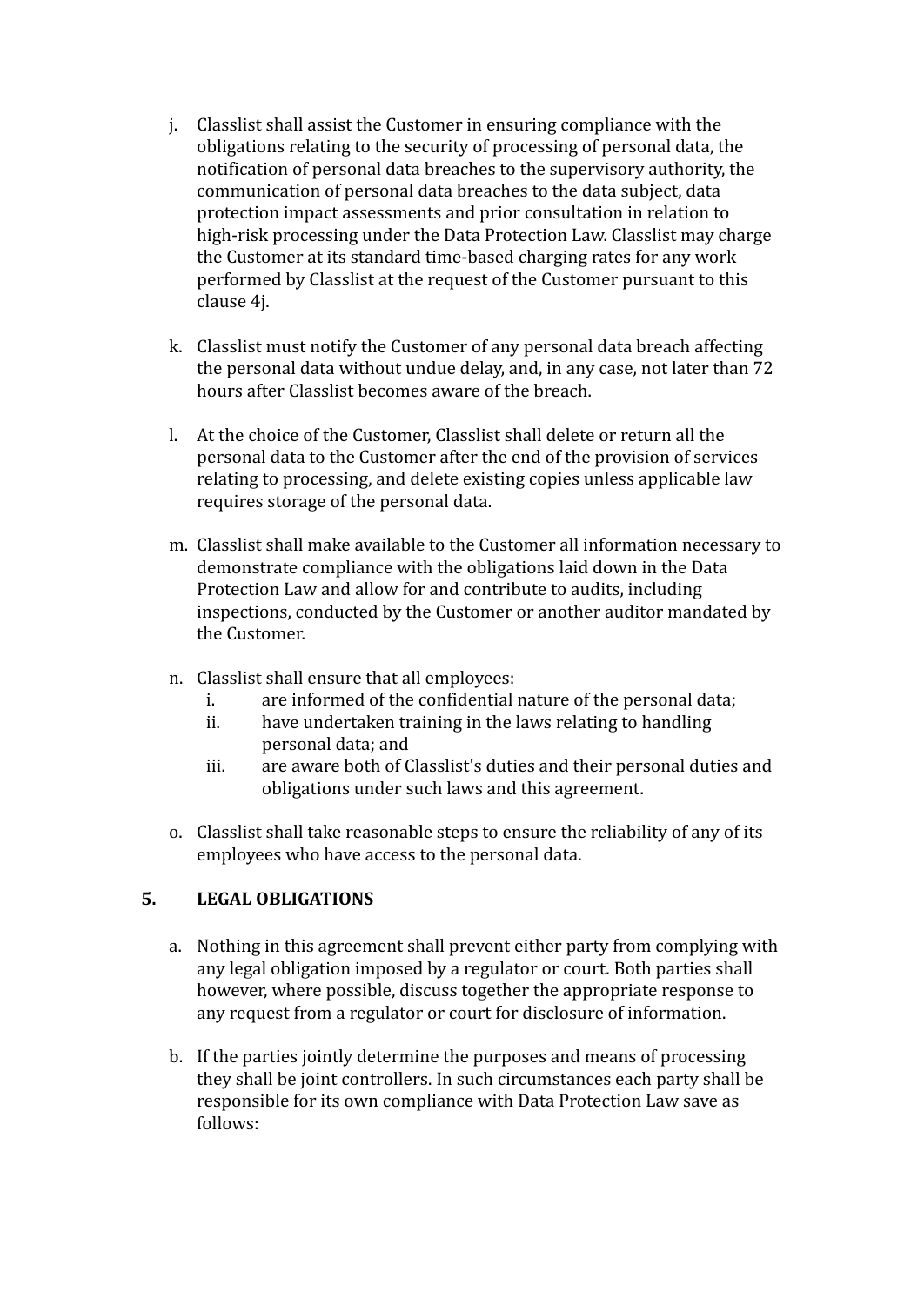- i. The Customer shall be responsible for any response to a data subject where that data subject exercises any of their rights under Data Protection Law; and
- ii. The provisions of clause 6.c below shall apply in respect of the duty to provide information under Articles 13 and 14 of the UK GDPR and EU GDPR.
- c. The Customer shall ensure that it is referred to by its correct legal title in any communication made using, on, or through, the Classlist platform (including on the registration pages). For example, if the data controller is "Yellowacre School" then it must be referred to as such rather than "Friends of Yellowacre School". The Customer shall inform Classlist of the Customer's correct legal title to ensure that it is correctly referred to on the registration pages.
- d. If any changes or prospective changes to the Data Protection Law result or will result in one or both parties not complying with the Data Protection Law in relation to processing of personal data, then the parties shall use their best endeavours promptly to agree such variations to this agreement as may be necessary to remedy such non-compliance.

#### **6. OBLIGATIONS ON THE CUSTOMER**

- a. The Customer acknowledges and agrees that Classlist's obligations under this agreement apply to the processing of personal data through the Classlist Platform only.
- b. The Customer shall be responsible for compliance with Data Protection Law in respect of any processing of personal data outside of the Classlist platform.
- c. Without limit to the generality of clause 6.b., the Customer shall ensure that it has provided a privacy notice to data subjects which complies with the requirements of Data Protection Law, save that the Customer has no obligation to provide a privacy notice to data subjects to the extent that the obligation has been met by the Classlist Privacy Notice.
- d. The Customer shall provide the following information to parents in advance of the Customer entering the personal data into the Classlist platform:

*[name of school or PTA] is introducing a new system called Classlist to enable parents to communicate easily with each other. Classlist's system offers high levels of security and privacy, and is designed to comply fully with data protection regulations. You will shortly receive an email invitation, and can then decide whether to join and what data you would like to share. If you don't wish to receive this invitation please let us know within 10 days of receipt of this notice.*